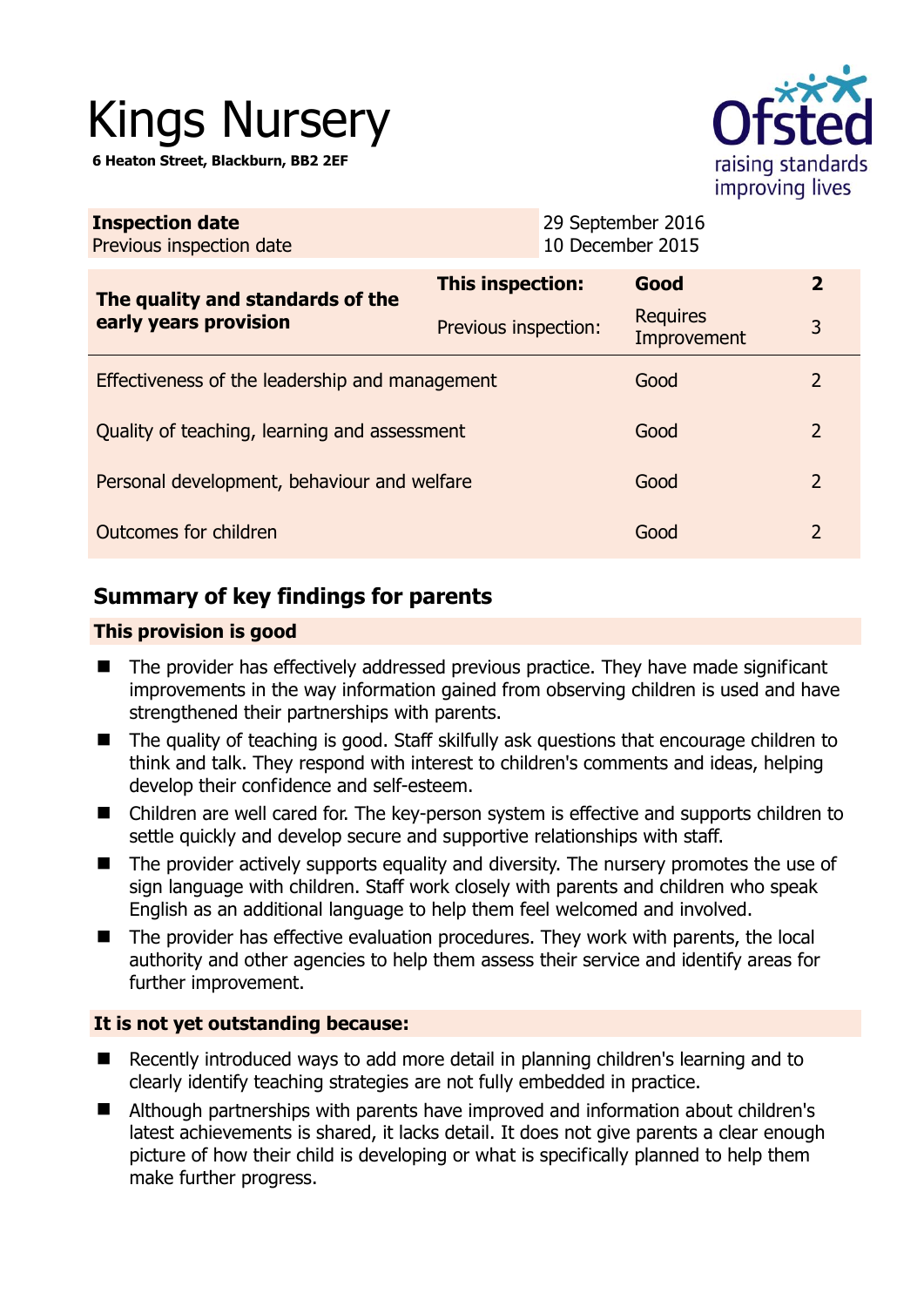# **What the setting needs to do to improve further**

#### **To further improve the quality of the early years provision the provider should:**

- $\blacksquare$  strengthen the already good planning for children's learning and clearly identify strategies to further improve the quality of teaching
- share clearer information with parents about the progress their child is making and the activities that are specifically planned to support their development.

### **Inspection activities**

- $\blacksquare$  The inspector observed the quality of teaching during activities indoors and outdoors, and assessed the impact this has on children's learning.
- The inspector held meetings with the manager and had discussions with staff and the provider's representative.
- The inspector completed a joint observation with the manager.
- The inspector checked evidence of the suitability and qualifications, including first aid, of staff working with children and reviewed the provider's self-evaluation documentation.
- The inspector talked to children during the inspection and took account of the views of parents in feedback provided to the nursery.

## **Inspector**

Mary Wignall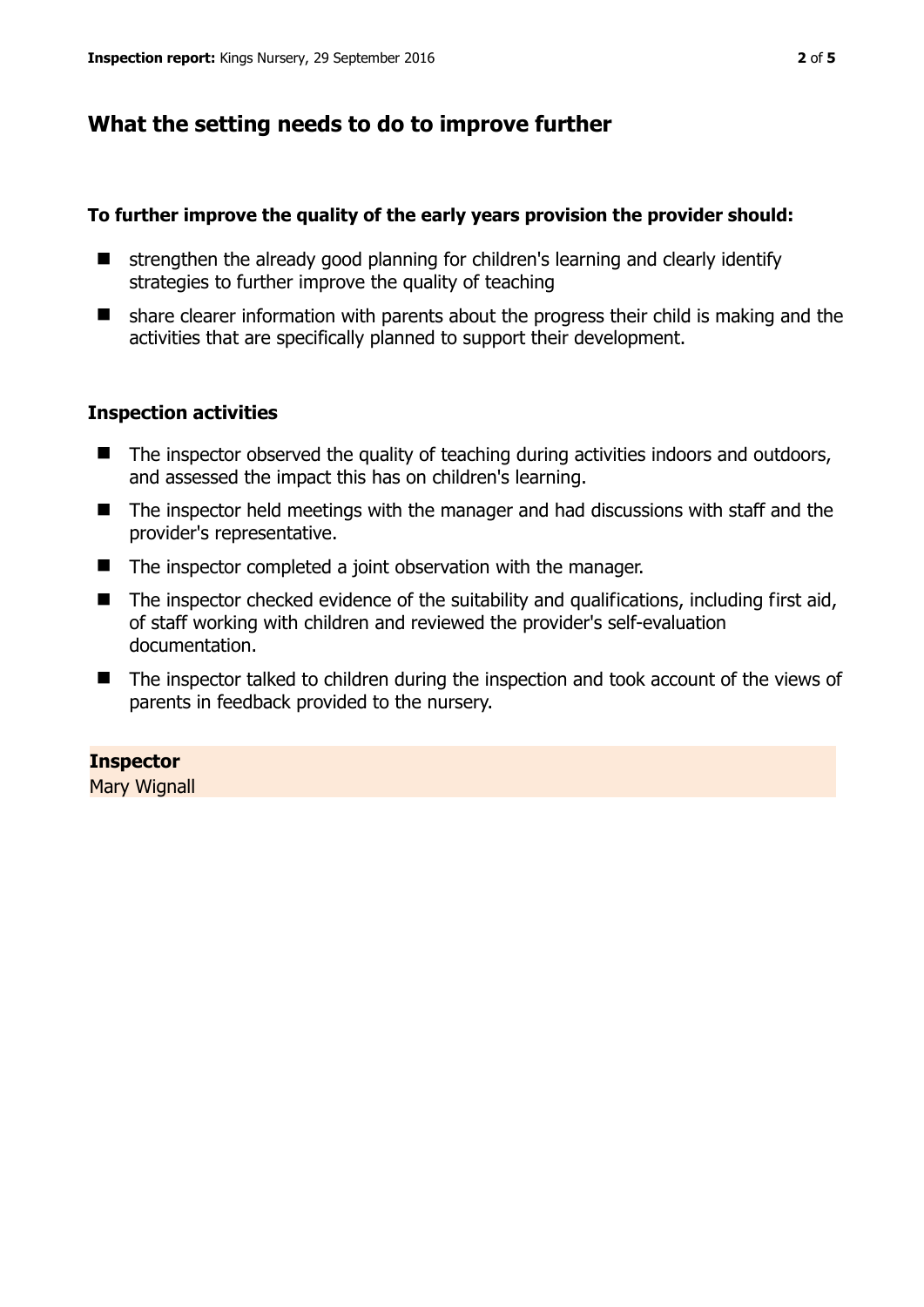## **Inspection findings**

#### **Effectiveness of the leadership and management is good**

Since the last inspection the manager has worked closely with the provider and the local authority to help raise standards. They continually evaluate their practice and develop action plans for sustained improvement. The arrangements for safeguarding are effective. Staff regularly receive training and are aware of recent changes to safeguarding matters. They have a good understanding of child protection issues. They conduct effective risk assessments for inside the nursery and for local trips. Staff are well qualified and enthusiastic. Staff performance monitoring procedures are generally effective and include observing staff and giving feedback on their practice. The manager regularly works alongside staff and, overall, monitors the range and quality of activities planned for children. Children's transitions to and from the nursery are smooth and carefully planned. Parents are encouraged to share their views, and their comments are valued.

#### **Quality of teaching, learning and assessment is good**

All children, including those who speak English as an additional language, are developing good communication, physical and social skills. Staff accurately assess their progress and get to know each child well. Staff are good role models. They ask increasingly challenging questions as children prepare to go out. For instance, they ask 'where are we going, what do we need and why?' When counting they suggest children 'count and check' to help them strengthen their learning. Children make full use of the resources available. For example, they demonstrate confidence and skill as they play with interactive computer tables to match numbers and shapes. They help to make dough to create different shapes and eagerly join in group discussions.

#### **Personal development, behaviour and welfare are good**

Staff are consistent in helping children to practise their independence skills. They encourage children to take care of things, reminding them to hang up their coats after being outside. Staff support children to take turns and share resources fairly. Children behave well. In small group discussions they remind themselves and each other to be quiet and to sit and listen. Staff talk about past events, helping children to make connections in their learning. For instance, they encourage children to describe the patterns and colours of different ladybirds. They talk about ones they have seen in pictures, on local walks or have made themselves with dough and paint. They ask children why they need bright jackets on their local walk. Children demonstrate understanding as they reply 'to be seen'. Children enjoy walks, safely holding staff's hands, that help them learn about road safety and their local community.

#### **Outcomes for children are good**

Children are developing within typical expectations given their individual starting points. They are active, happy learners, keen to show what they can do and eager to learn new things. They demonstrate good levels of independence and cooperation as they take turns to serve themselves at mealtimes. Children show respect for staff and each other. These are necessary skills for their future. Children are well equipped and prepared for their move to school.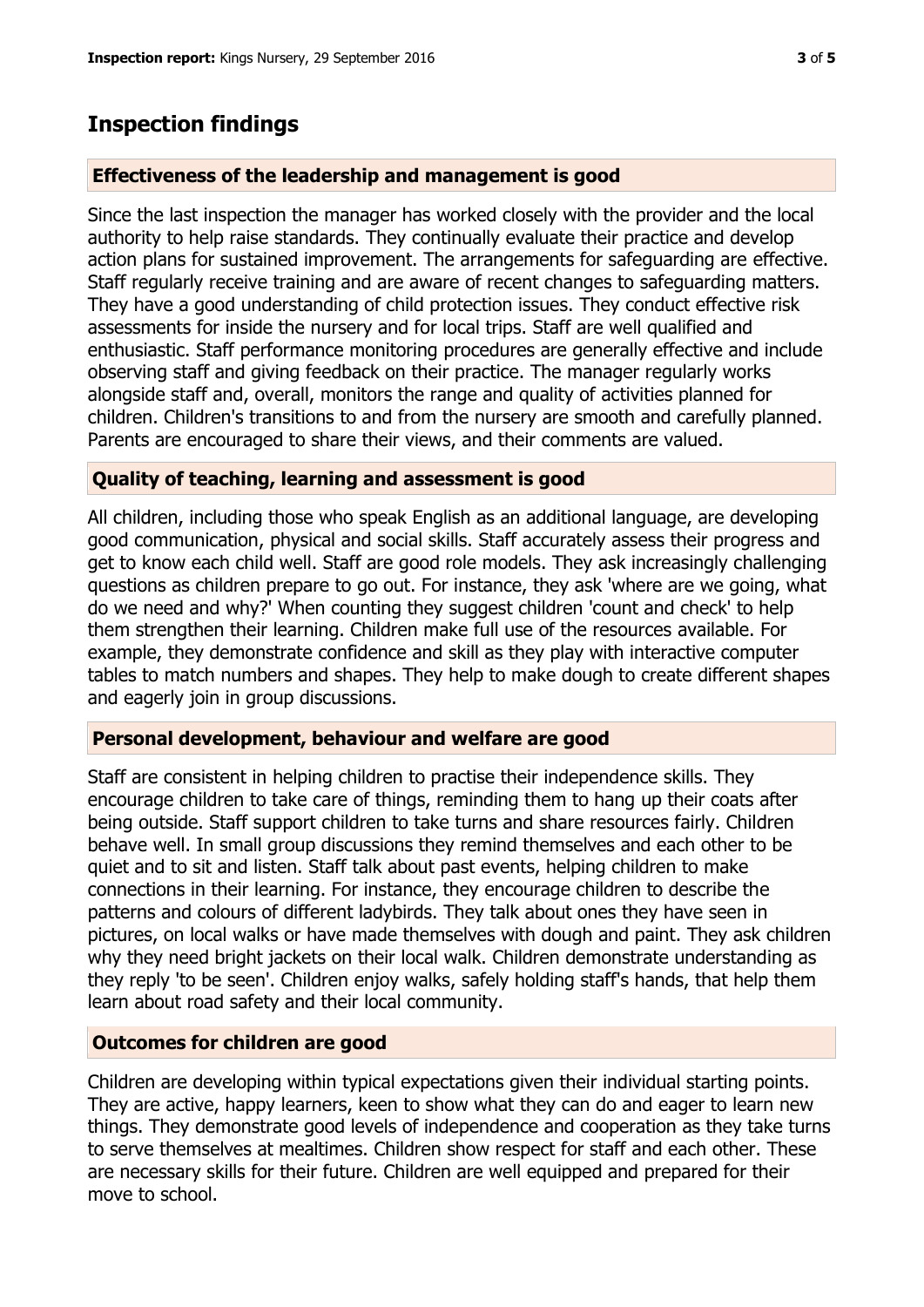# **Setting details**

| Unique reference number                             | EY477974                                                                             |  |
|-----------------------------------------------------|--------------------------------------------------------------------------------------|--|
| <b>Local authority</b>                              | <b>Blackburn</b>                                                                     |  |
| <b>Inspection number</b>                            | 1034983                                                                              |  |
| <b>Type of provision</b>                            | Full-time provision                                                                  |  |
| Day care type                                       | Childcare - Non-Domestic                                                             |  |
| <b>Registers</b>                                    | Early Years Register, Compulsory Childcare<br>Register, Voluntary Childcare Register |  |
| Age range of children                               | $3 - 4$                                                                              |  |
| <b>Total number of places</b>                       | 20                                                                                   |  |
| Number of children on roll                          | 12                                                                                   |  |
| Name of registered person                           | East Lancashire Deaf Society Ltd                                                     |  |
| <b>Registered person unique</b><br>reference number | RP903104                                                                             |  |
| <b>Date of previous inspection</b>                  | 10 December 2015                                                                     |  |
| <b>Telephone number</b>                             | 01254 844554                                                                         |  |

Kings Nursery was registered in 2013. It is one of three nurseries run by East Lancashire Deaf Society Limited. The nursery employs 13 members of childcare staff. Of these, two hold appropriate early years qualifications at level 6, and six hold level 3 and above. The nursery opens from Monday to Friday, all year round, except for bank holidays and the Christmas holiday. Sessions are from 8am until 6pm. The nursery provides funded early education for three- and four-year-old children.

This inspection was carried out by Ofsted under sections 49 and 50 of the Childcare Act 2006 on the quality and standards of provision that is registered on the Early Years Register. The registered person must ensure that this provision complies with the statutory framework for children's learning, development and care, known as the early years foundation stage.

Any complaints about the inspection or the report should be made following the procedures set out in the guidance 'Complaints procedure: raising concerns and making complaints about Ofsted', which is available from Ofsted's website: www.gov.uk/government/organisations/ofsted. If you would like Ofsted to send you a copy of the guidance, please telephone 0300 123 4234, or email enquiries@ofsted.gov.uk.